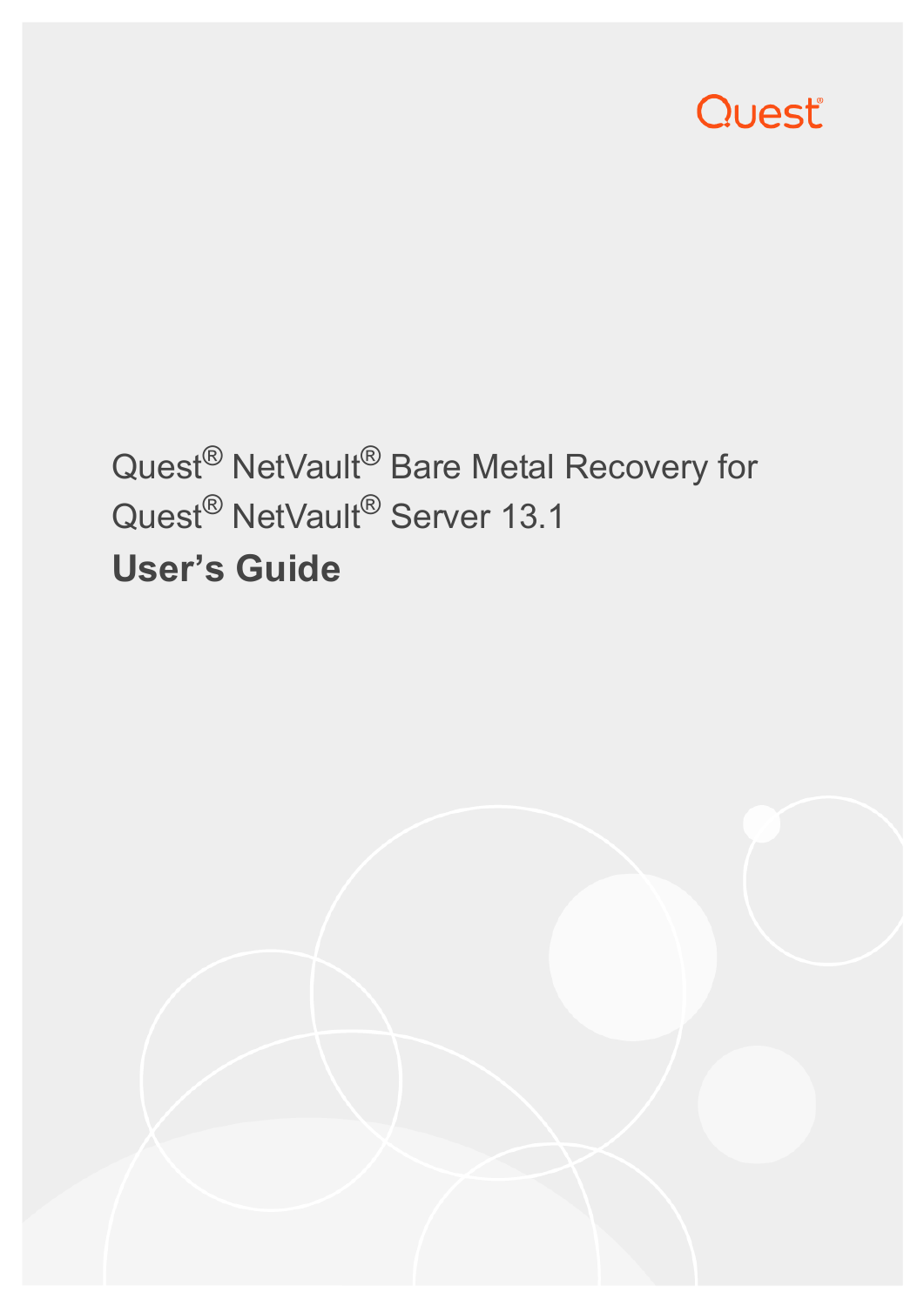### **© 2021 Quest Software Inc.**

### **ALL RIGHTS RESERVED.**

This guide contains proprietary information protected by copyright. The software described in this guide is furnished under a software license or nondisclosure agreement. This software may be used or copied only in accordance with the terms of the applicable agreement. No part of this guide may be reproduced or transmitted in any form or by any means, electronic or mechanical, including photocopying and recording for any purpose other than the purchaser's personal use without the written permission of Quest Software Inc.

The information in this document is provided in connection with Quest Software products. No license, express or implied, by estoppel or otherwise, to any intellectual property right is granted by this document or in connection with the sale of Quest Software products. EXCEPT AS SET FORTH IN THE TERMS AND CONDITIONS AS SPECIFIED IN THE LICENSE AGREEMENT FOR THIS PRODUCT, QUEST SOFTWARE ASSUMES NO LIABILITY WHATSOEVER AND DISCLAIMS ANY EXPRESS, IMPLIED OR STATUTORY WARRANTY RELATING TO ITS PRODUCTS INCLUDING, BUT NOT LIMITED TO, THE IMPLIED WARRANTY OF MERCHANTABILITY, FITNESS FOR A PARTICULAR PURPOSE, OR NON-INFRINGEMENT. IN NO EVENT SHALL QUEST SOFTWARE BE LIABLE FOR ANY DIRECT, INDIRECT, CONSEQUENTIAL, PUNITIVE, SPECIAL OR INCIDENTAL DAMAGES (INCLUDING, WITHOUT LIMITATION, DAMAGES FOR LOSS OF PROFITS, BUSINESS INTERRUPTION OR LOSS OF INFORMATION) ARISING OUT OF THE USE OR INABILITY TO USE THIS DOCUMENT, EVEN IF QUEST SOFTWARE HAS BEEN ADVISED OF THE POSSIBILITY OF SUCH DAMAGES. Quest Software makes no representations or warranties with respect to the accuracy or completeness of the contents of this document and reserves the right to make changes to specifications and product descriptions at any time without notice. Quest Software does not make any commitment to update the information contained in this document.

If you have any questions regarding your potential use of this material, contact:

Quest Software Inc. Attn: LEGAL Dept. 4 Polaris Way Aliso Viejo, CA 92656

Refer to our website [\(https://www.quest.com](https://www.quest.com)) for regional and international office information.

#### **Patents**

Quest Software is proud of our advanced technology. Patents and pending patents may apply to this product. For the most current information about applicable patents for this product, please visit our website at [https://www.quest.com/legal.](https://www.quest.com/legal)

#### **Trademarks**

Quest Software, Quest, the Quest logo, QoreStor, and NetVault are trademarks and registered trademarks of Quest Software Inc. For a complete list of Quest marks, visit [https://www.quest.com/legal/trademark-information.aspx.](https://www.quest.com/legal/trademark-information.aspx) All other trademarks and registered trademarks are property of their respective owners.

#### **Legend**

- **WARNING: A WARNING icon indicates a potential for property damage, personal injury, or death.**
- **CAUTION: A CAUTION icon indicates potential damage to hardware or loss of data if instructions are not followed.** Ţ
- **IMPORTANT NOTE**, **NOTE**, **TIP**, **MOBILE**, or **VIDEO:** An information icon indicates supporting information.f

NetVault Bare Metal Recovery for NetVault Server User's Guide Updated - December 2021 Software Version - 13.1 VOG-103-13.1-EN-01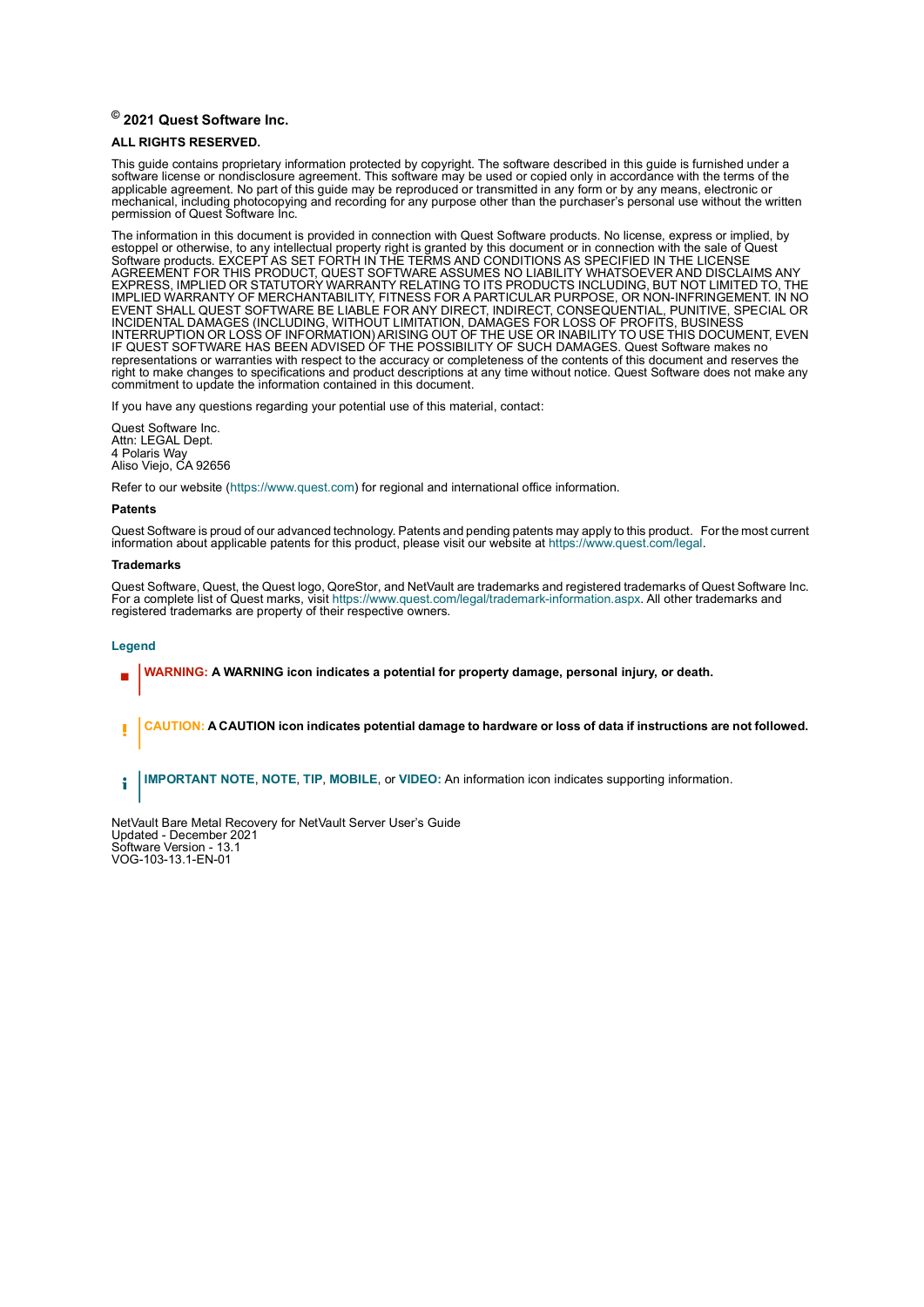### **Contents**

| Introducing NetVault Bare Metal Recovery for NetVault Server  4             |
|-----------------------------------------------------------------------------|
|                                                                             |
|                                                                             |
|                                                                             |
|                                                                             |
|                                                                             |
|                                                                             |
|                                                                             |
|                                                                             |
|                                                                             |
|                                                                             |
|                                                                             |
|                                                                             |
|                                                                             |
|                                                                             |
|                                                                             |
|                                                                             |
|                                                                             |
|                                                                             |
|                                                                             |
|                                                                             |
| Performing a restore in which Disk Numbers are different from the backup 13 |
| Booting into NetVault Bare Metal Recovery for NetVault Server  14           |
|                                                                             |
|                                                                             |
|                                                                             |
|                                                                             |
|                                                                             |
|                                                                             |
|                                                                             |
|                                                                             |
|                                                                             |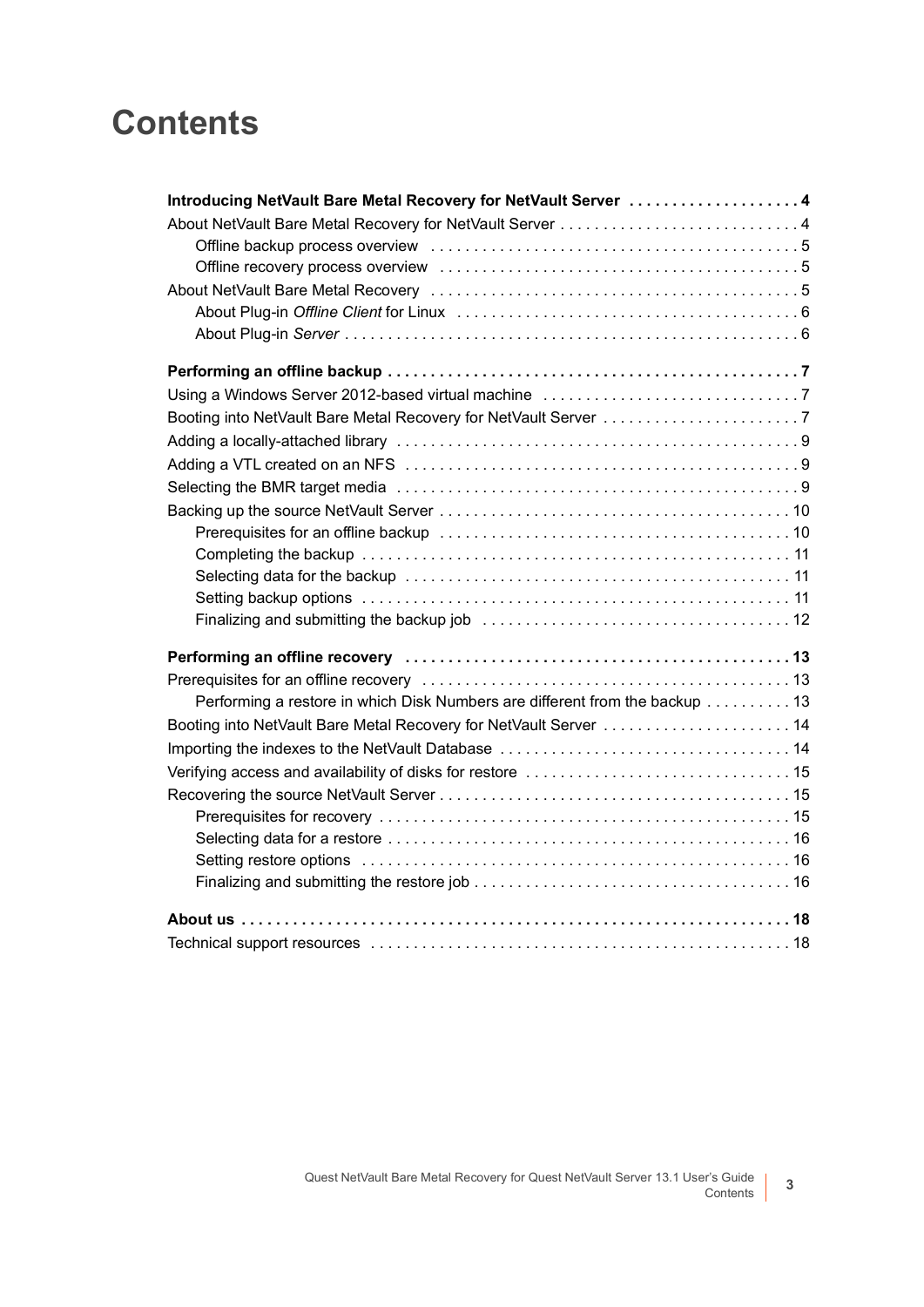# <span id="page-3-0"></span>**Introducing NetVault Bare Metal Recovery for NetVault Server**

- **•** [About NetVault Bare Metal Recovery for NetVault Server](#page-3-1)
- **•** [About NetVault Bare Metal Recovery](#page-4-2)

# <span id="page-3-1"></span>**About NetVault Bare Metal Recovery for NetVault Server**

Quest<sup>®</sup> NetVault<sup>®</sup> Bare Metal Recovery for Quest<sup>®</sup> NetVault<sup>®</sup> Server is a specially packaged version of NetVault Bare Metal Recovery that provides offline bare metal protection for NetVault Servers running on x86/x86-64-based operating systems that use locally-attached tape-based devices. The bare metal recovery (BMR) image of the NetVault Server is taken by a CD that is preloaded with a NetVault Server, the Plug-in *Server*, and the **drdaemon** process. The BMR image can then be transferred to a direct-attached tape-based library or standalone tape drive for recovery in case disaster recovery is needed for the NetVault Server.

NetVault Bare Metal Recovery for NetVault Server:

- **•** Provides a backup of the server; it does not provide access to network-related functionality such as support for the Manage Clients page and its features.
- **•** Supports the use of a virtual tape library (VTL) that was created on a Network File System (NFS). For information about creating a Linux-based NFS mount, see your Linux documentation. For information about creating the VTL, see the *Quest NetVault Administrator's Guide*.
- **•** Uses version 8.3 of Red Hat Enterprise Linux (RHEL), CentOS, and Quest GigaOS.
- **•** Does *not* support shared VTLs (SVTLs) or NetVault SmartDisk.
- **IMPORTANT:** The preloaded NetVault Server uses NetVault 13.0.2; however, this preloaded version of the NetVault Server can protect and recover NetVault Servers and Heterogeneous Clients using NetVault v8.2.2 and later.

**1**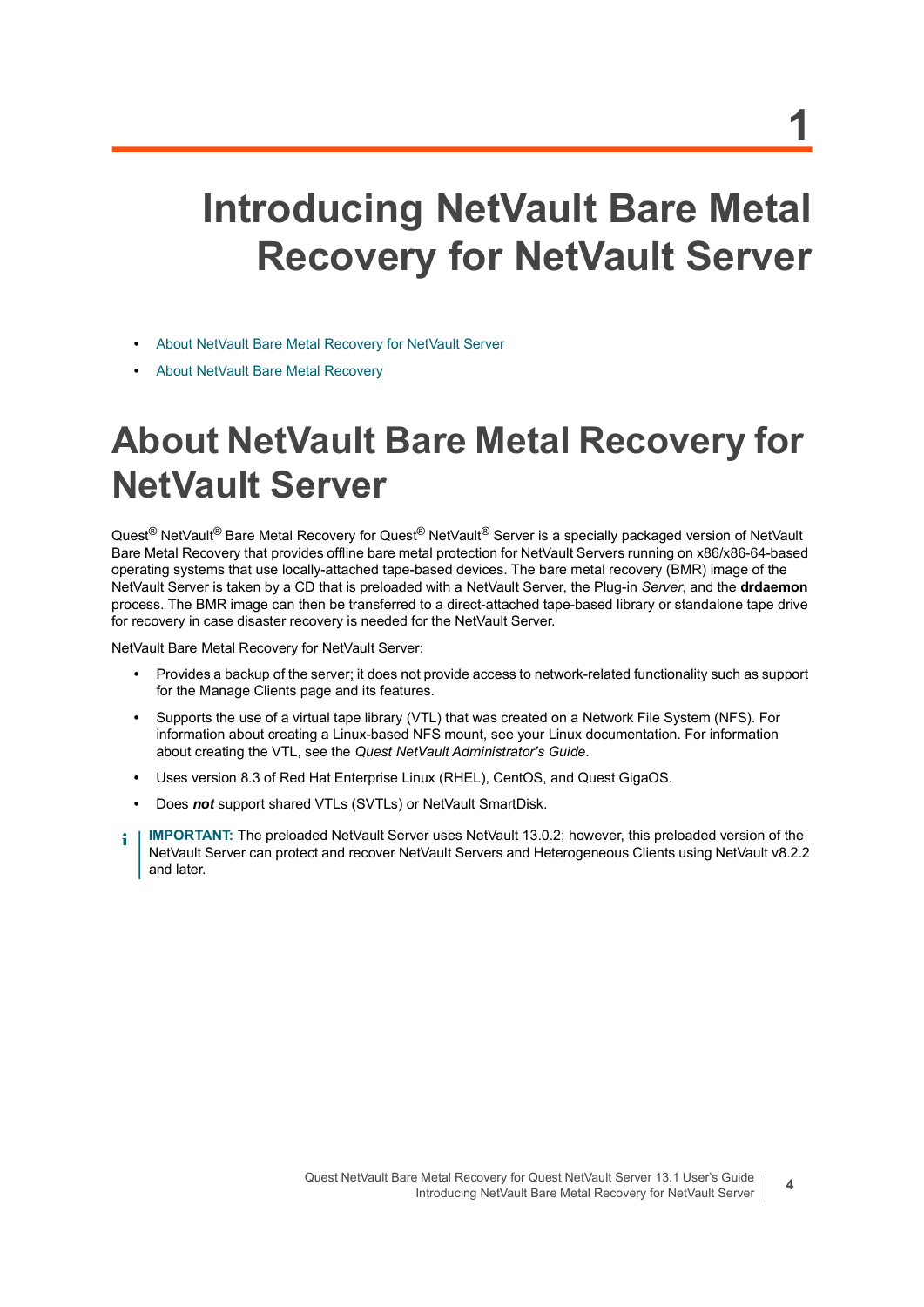### <span id="page-4-0"></span>**Offline backup process overview**

Offline backup of a NetVault Server for bare metal recovery is achieved by performing the following:

- **•** Using the NetVault Bare Metal Recovery for NetVault Server CD to boot the machine.
- **•** Verifying that the NetVault web-based user interface (WebUI) and drdaemon process are started separately.
- **•** From the NetVault WebUI, detecting and adding a locally-attached device.
- **•** Selecting the dedicated media for backup.
- **•** Creating and submitting the backup job.

For more information, see [Performing an offline backup.](#page-6-3)

### <span id="page-4-1"></span>**Offline recovery process overview**

Offline bare metal recovery of a NetVault Server is achieved by performing the following steps:

- **•** Using the NetVault Bare Metal Recovery for NetVault Server CD to boot the target machine.
- **•** Verifying that the NetVault WebUI and drdaemon process are started separately.
- **•** Detecting and adding a locally-attached tape library or standalone tape drive.
- **•** Scanning and importing the DR target media that contains the backup index to rebuild the NetVault Database.
- **•** Verifying that the targeted disk is available.
- **•** Creating and submitting the restore job.

For more information, see [Performing an offline recovery](#page-12-3).

# <span id="page-4-2"></span>**About NetVault Bare Metal Recovery**

NetVault Bare Metal Recovery is an integrated bare metal recovery solution capable of recovering an entire system including the operating system (OS), applications, system settings, partition information, and data for any supported NetVault Client. NetVault Bare Metal Recovery provides bare metal recovery with either offline (cold) backups or online (hot) backups.

NetVault Bare Metal Recovery integrates with NetVault. NetVault Bare Metal Recovery includes two key components, or plug-ins, each of which provides its own form of disaster recovery backup, and a third component that serves as a basic OS that is used to prepare a target Disaster Recovery (DR) Client for backup and restore.

NetVault Bare Metal Recovery includes the following technical components:

- **• Plug-in** *Server*
- **• Plug-in** *Offline Client* **for x86/x86-64 Clients**

The following topics briefly describe these components.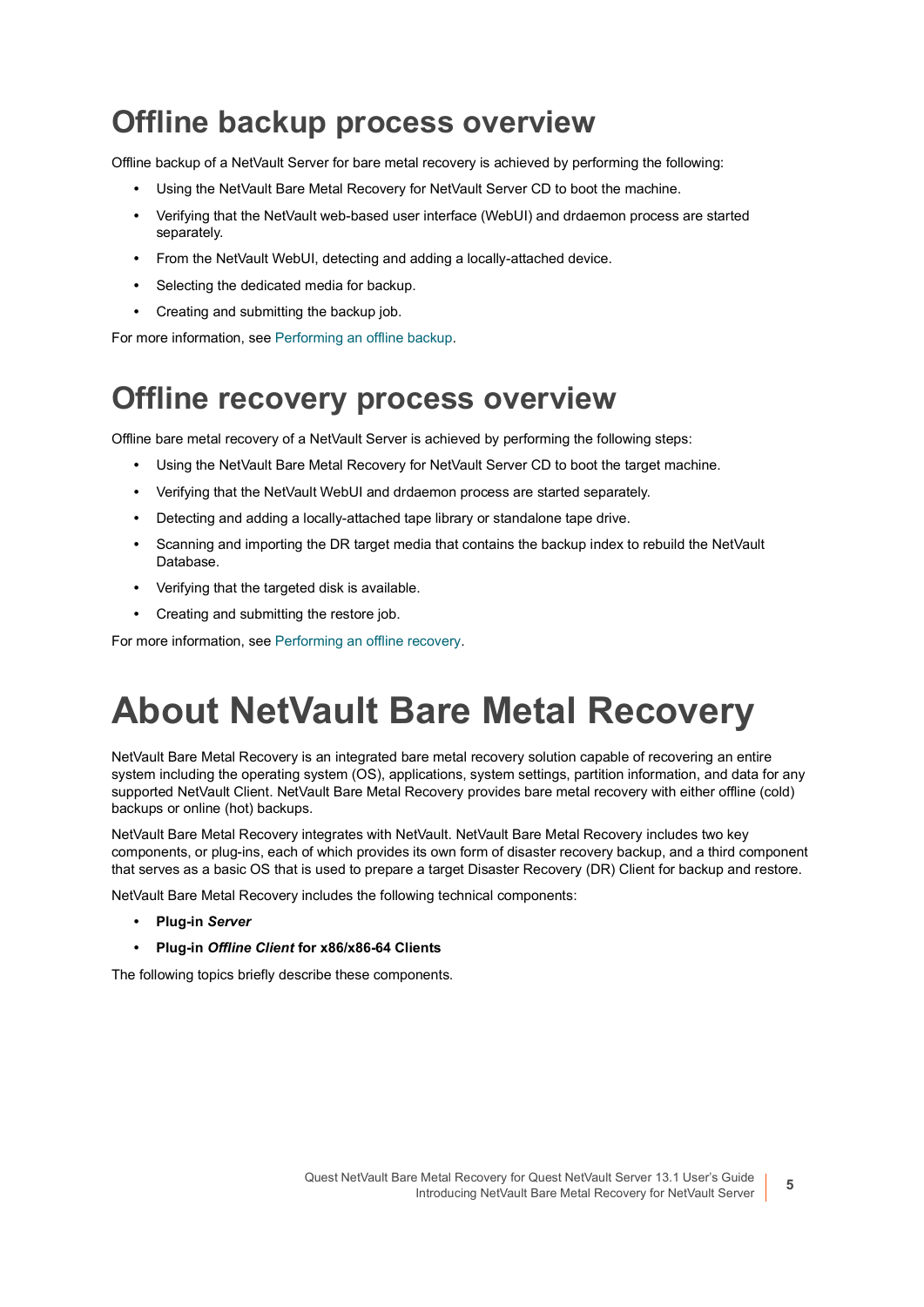### <span id="page-5-0"></span>**About Plug-in** *Offline Client* **for Linux**

The **Plug-in** *Offline Client* **for Linux** implements a **block-by-block** backup and restore technique to recover a system fully. This block-by-block operation takes the system offline and makes it unavailable. This process is done to either:

- **• Backup**: An *Offline Backup* backs up all aspects of a system—OS, applications, system settings, and so on. This process is ideal for new systems that have been configured for use.
- **• Restore**: An *Offline Restore* recovers a machine—even if it has no functional OS—to a previously configured state.

The Plug-in *Offline Client* includes a component known as **VaultOS**. The VaultOS is a minimal OS that is used to boot a target disaster recovery client system to prepare it for either backup or restore. This minimal OS starts the target client, loads all applicable device drivers, and leaves its hard drive in a state suitable for either backup or restore.

### <span id="page-5-1"></span>**About Plug-in** *Server*

The **Plug-in** *Server* resides on the NetVault Server and enables backup and recovery of a target client's data by using the **Plug-in** *Offline Client*.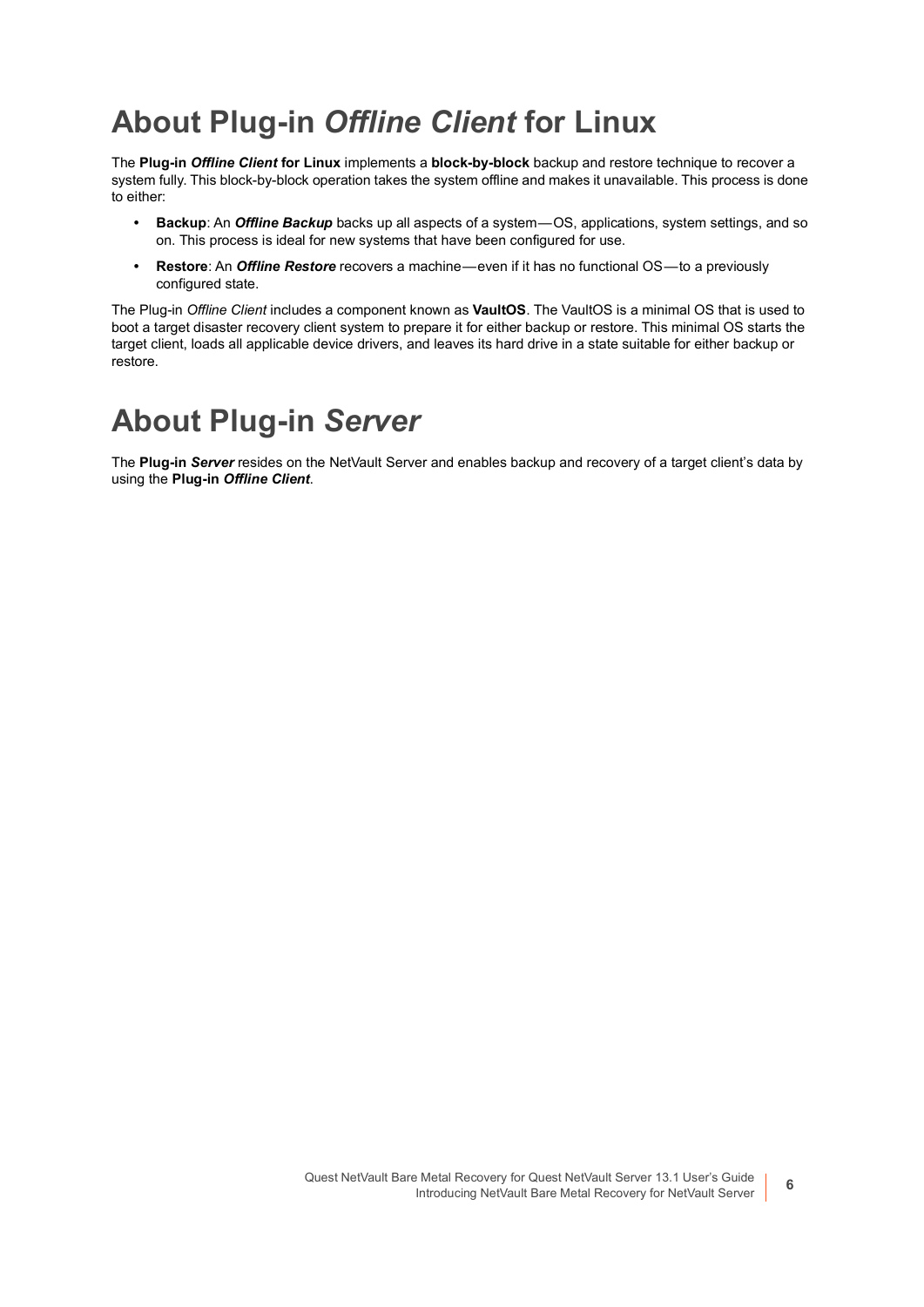# <span id="page-6-3"></span>**Performing an offline backup**

- <span id="page-6-0"></span>**•** [Booting into NetVault Bare Metal Recovery for NetVault Server](#page-6-2)
- **•** [Adding a locally-attached library](#page-8-0)
- **•** [Adding a VTL created on an NFS](#page-8-1)
- **•** [Selecting the BMR target media](#page-8-2)
- **•** [Backing up the source NetVault Server](#page-9-0)

# <span id="page-6-5"></span><span id="page-6-1"></span>**Using a Windows Server 2012-based virtual machine**

If your VMware virtual machine (VM) is based on Windows Server 2012 or 2012 R2, update the VMware configuration file to use the E1000 adapter.

1 Locate and open the VMware configuration file.

This file is located in the directory where you created the virtual machine. For example, C:\Documents and Settings\My Documents\My Virtual Machines\*<machine>*\\*.vmx.

- 2 Locate the E100OE entry, and change it to E1000.
- 3 Save and close the .vmx file.

# <span id="page-6-6"></span><span id="page-6-2"></span>**Booting into NetVault Bare Metal Recovery for NetVault Server**

Before you perform an offline backup of the NetVault Server, create a NetVault Bare Metal Recovery for NetVault Server CD and boot from it.

- <span id="page-6-4"></span>1 Burn the **".iso"** file for the NetVault Bare Metal Recovery for NetVault Server onto a blank CD.
- 2 Use the CD created in [Step 1](#page-6-4) to boot the server; if connected through a USB port, the port must use the 3.0 protocol or earlier.
	- **IMPORTANT:** Unless there is a Dynamic Host Configuration Protocol (DHCP) Server in your f. environment, drdaemon requires a static IP address to communicate with the NetVault Server. If there is no DHCP Server, set the IP address manually.

If you are running multiple NetVault Bare Metal Recovery instances for NetVault Server simultaneously, stopping the NetVault Service on one instance can cause the service of the other instances to stop if the host names are identical. To avoid this conflict, press the **Tab** key at the VaultOS client boot prompt to interrupt the boot routine, and enter a unique host name for each instance by using the kernel argument, for example, "hostname=samplehost1."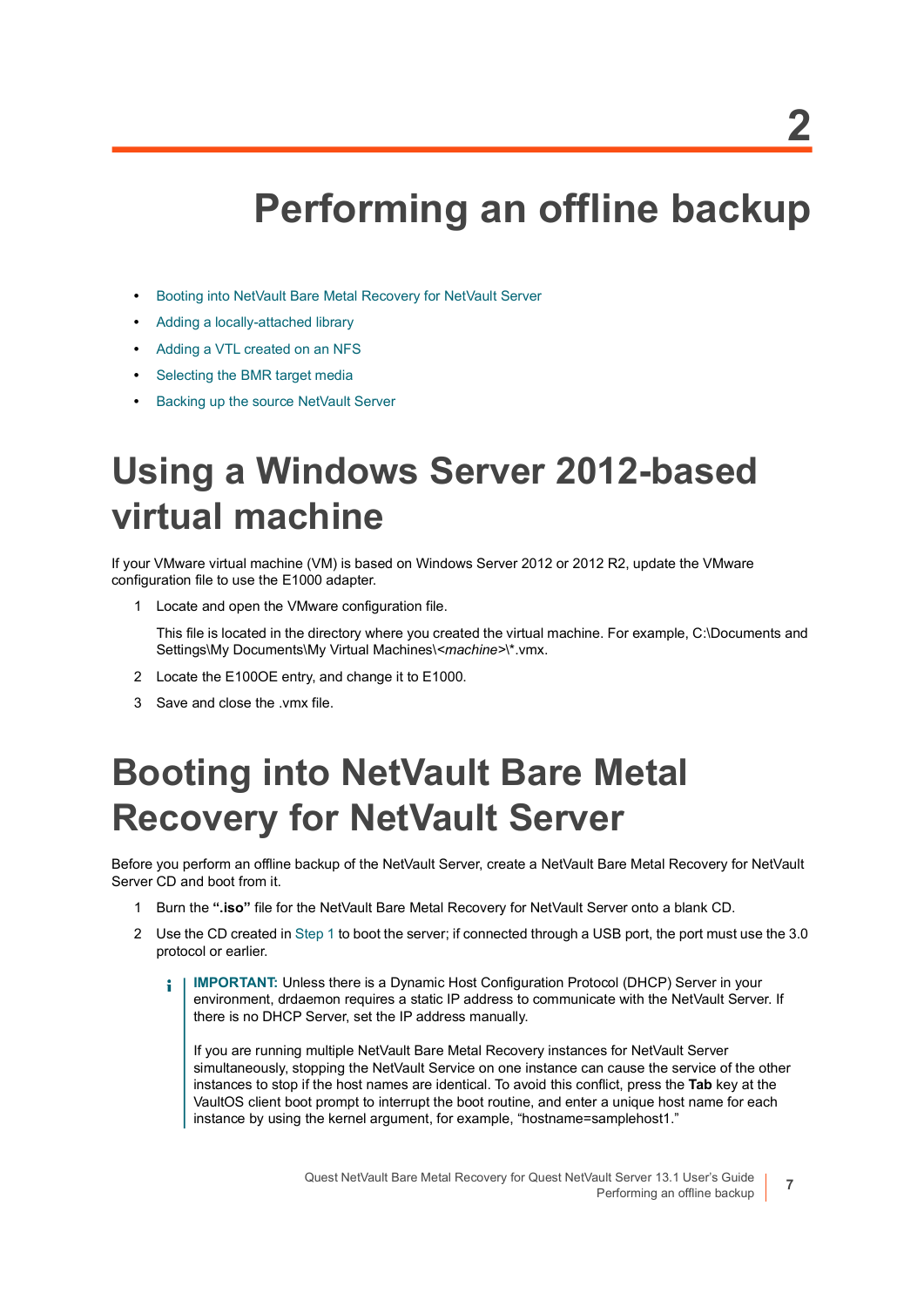A series of dialog boxes appear as various applications are loaded to system memory. The initial load sequence may take several minutes, during which time the screen may appear blank.

By default, the system uses DHCP for the Internet Protocol version 4 (IPv4) and IPv6 settings. If you want to change the network settings, complete the following steps:

- a Double-click the **NetCFG** icon on the desktop.
- b When the **Network Connections** dialog box is displayed, select the connection that you want to change, and click **Edit**.

**IMPORTANT:** You can only use one active network interface during the backup and restore ÷ operation.

- c Click the **IPv4 Settings** tab, select **Manual** from the **Method** list, click **Add**, and enter the IP, netmask, and gateway addresses in the applicable fields. Leave the **DNS servers** field blank.
- d Click the **IPv6 Settings** tab, select **Manual** from the **Method** list, click **Add**, and enter the IP, prefix, and gateway addresses in the applicable fields. Leave the **DNS servers** field blank.
- e When you are finished, click **Save** to return to the **Network Connections** dialog box, and then click **Close**.
- 3 If you want to enable multipath support, perform the following steps:
	- a In the **NetVault Bare Metal Recovery Daemon** process terminal (command prompt), press **<Ctrl+C>** to stop the process.
	- b To open a new **NetVault Bare Metal Recovery Daemon** process terminal, double-click the **Terminal** icon on the desktop.
	- c At the command prompt, enter the following commands:

cd /vaultos\_file ./drdaemon -o mpath

**NOTE:** You can enter the **-o mpath** and **-p** *port\_number* options together.

The NetVault Bare Metal Recovery for NetVault Server desktop includes the following icons. You can click these icons at any time to access various components.

**Table 1. Icons**

| <b>Icon</b> | <b>Description</b>                                        |
|-------------|-----------------------------------------------------------|
| N           | <b>NetVault:</b> This icon starts the NetVault WebUI.     |
| ♠           | <b>drdaemon:</b> This icon starts the drdaemon interface. |

The next step is to detect and add the locally-attached tape library or standalone tape device through NetVault. The following topics describe adding a library manually or using a VTL. For a detailed description, see the *Quest NetVault Administrator's Guide*.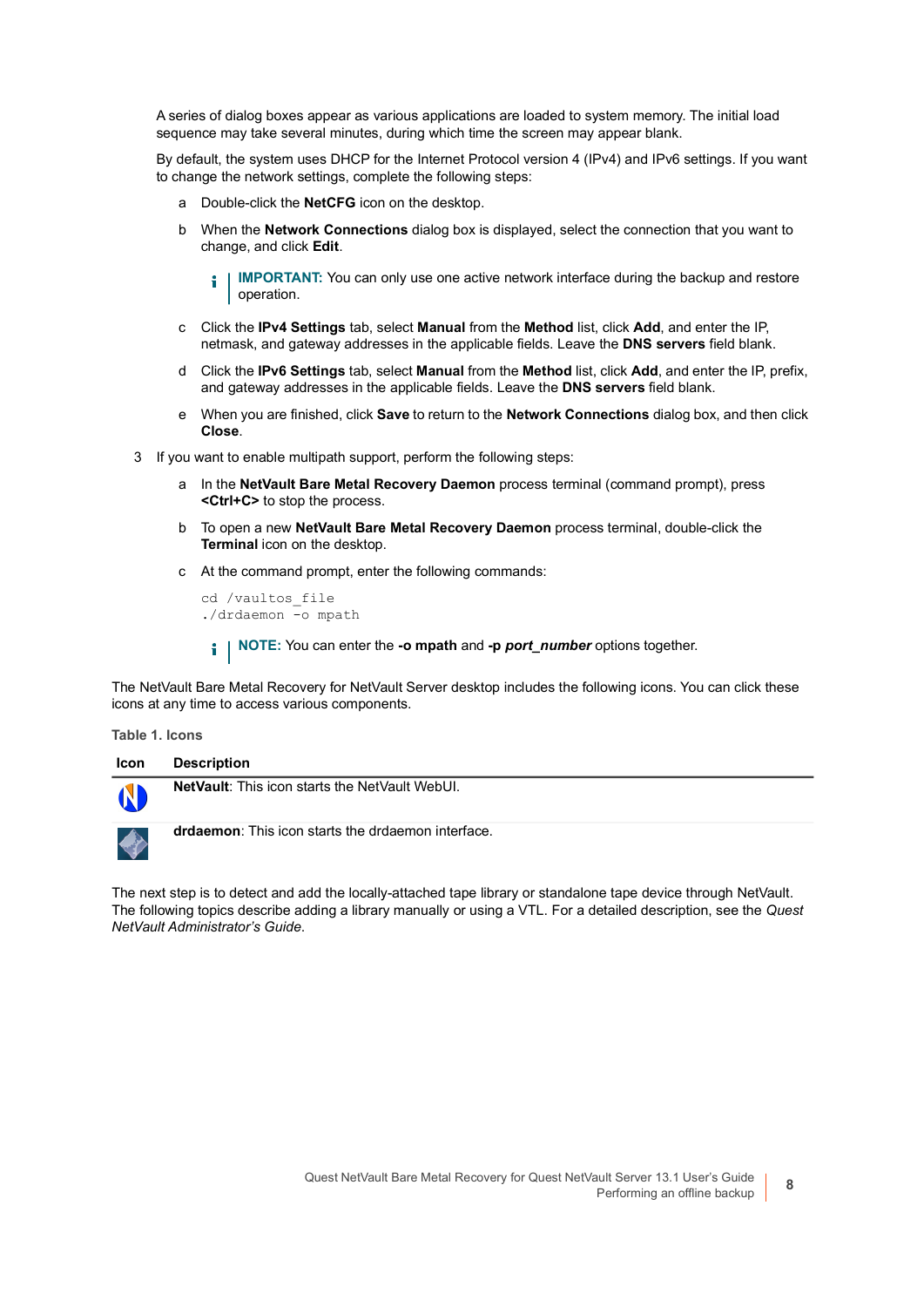# <span id="page-8-0"></span>**Adding a locally-attached library**

- 1 In the Navigation pane of the NetVault WebUI, click **Manage Devices**, and then click **Add Device**.
- 2 Select the **Tape library/media changer** option, and click **Next**.
- 3 In the **NetVault Clients** list, select the client that is physically connected to the target device. If the device is connected to multiple clients, select the client that you want to designate as the library controller.
- 4 To scan the selected client and list the attached devices, click **Next**.
- 5 In the **Choose library** table, select the device that you want to add, and click **Next**. After the tape drives are discovered and assigned to the appropriate storage bay, a message is displayed. To use the default configuration, no further action is required. You can exit the configuration wizard.

# <span id="page-8-1"></span>**Adding a VTL created on an NFS**

- 1 After NetVault Bare Metal Recovery for NetVault Server has started, change to the **/usr/netvault/config** directory.
- 2 Open the **diskdevices.cfg** file, and locate the **[libraries]** stanza.
- 3 After the **[libraries]** stanza, enter the following line:

location=/nfs-mount-dir/library-name

4 Locate the **[drives]** stanza, and insert the following line:

location=/nfs-mount-dir/library-name/drives/1

5 If there are multiple drives, enter more lines after the **[drives]** stanza.

```
location=/nfs-mount-dir/library-name/drives/2
location=/nfs-mount-dir/library-name/drives/3
```
6 Save and close the file.

…

- 7 In the Navigation pane of the NetVault WebUI, click **Manage Devices**, and then click **Add Device**.
- 8 Select the **Virtual tape library/media changer** and **Re-add previously generated virtual device** options, and click **Next**.
- 9 After the VTL that you previously added is displayed, add the drives as appropriate.

## <span id="page-8-2"></span>**Selecting the BMR target media**

The next step is to select a dedicated BMR target media for your backup. To create a Target Set, perform the following steps.

- 1 In the Navigation pane of the NetVault WebUI, click **Create Backup Job**.
- 2 Next to **Target Storage**, click  $\textbf{+}$ .
- 3 Click **Device Selection**, and select the applicable device.
- 4 Click **Media Options**, select the applicable options; enter a user-defined label, for example, **BMRMedia**  string in the **Media Label** field.
- 5 Click **Media Sharing**, and select the applicable options.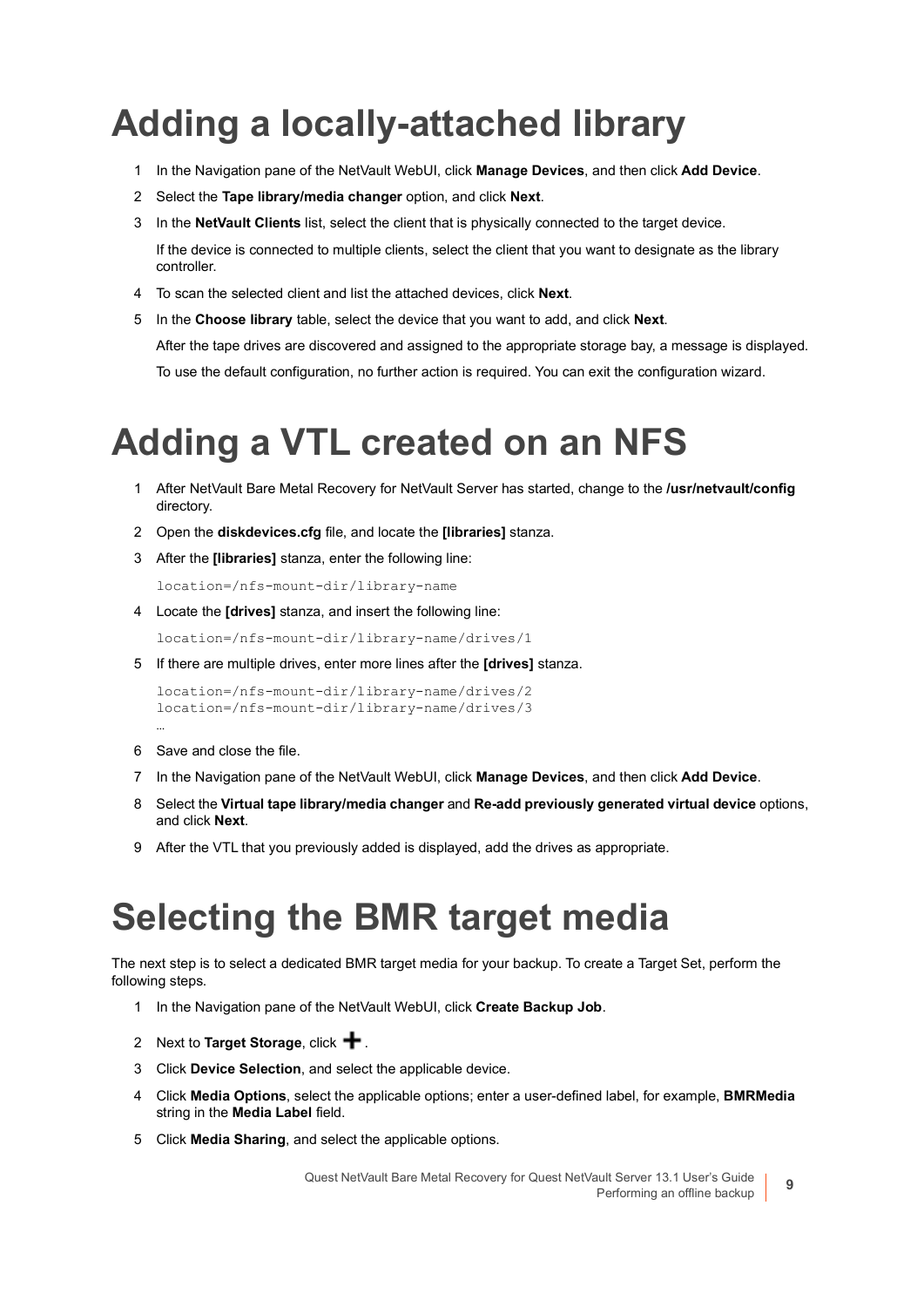6 Click **Save** to save the set, enter a name in the **Create New Set** dialog box, and click **Save**.

The name can contain alphanumeric and non-alphanumeric characters, but it cannot include non-English characters. On Linux, the name can have a maximum of 200 characters. On Windows, there is no length restriction. However, a maximum of 40 characters is recommended on all platforms.

# <span id="page-9-0"></span>**Backing up the source NetVault Server**

To back up the server, complete steps outlined in the following topics.

- **•** [Prerequisites for an offline backup](#page-9-1)
- **•** [Completing the backup](#page-10-0)

### <span id="page-9-1"></span>**Prerequisites for an offline backup**

Before initiating a backup with the Plug-in *Server*, review the following topics for details on prerequisites that must be met.

**CAUTION: Even if there is no difference between the system devices in a backup and a restore, the order of the disks might be different. If the restored data is started without performing a rename, any data that exists on the disks is lost. To compare the information of the physical disk at backup and restore, note the** *Disk Geometry* **and** *Device Size* **at backup.**

### **Verifying Disk Geometry and Device Size**

Before backing up any portion of a NetVault Server's hard drive, note the **Disk Size** and the **Disk Geometry** of the selected drive. If these items are not accounted for, a restore might fail.

### **Example of how to note the Drive Disk Size and Disk Geometry**

A Client drive is divided into three partitions. The primary partition is 10 gigabytes (GB), the first logical partition is 7 GB and the second is 3 GB. A backup of the first logical partition is performed with the Plug-in *Server*. On restore of the system after a hard drive failure, if the first logical partition was restored, it must be restored to the proper partition—the first logical partition—or the restore fails.

- 1 Open the **NetVault Selections** page, and double-click the NetVault Server—the system containing the Plug-in *Server*—to open it.
- 2 Open the Plug-in *Server* by double-clicking it.
- 3 Double-click the **self** node displayed under the plug-in to reveal the disks contained within.
- 4 To determine the Disk Geometry, click the applicable disk, and select **Disk Geometry** from the context menu.

The **Display Device Geometry** dialog box displays details about the partition structure of the selected disk.

- **▪ Partitions**: Each individual partition is listed here by number and the partition type.
- **▪ Active**: Displays the current state of the partition, "Yes" or "No."
- **Start Cyl:** Displays the origination point (cylinder) for the various partitions.
- **▪ End Cyl**: Displays the partition's endpoint (cylinder).
- **▪ Size**: Displays the size of each partition.
- **Type**: Displays the type of partition.
- 5 With this information noted, click **OK**.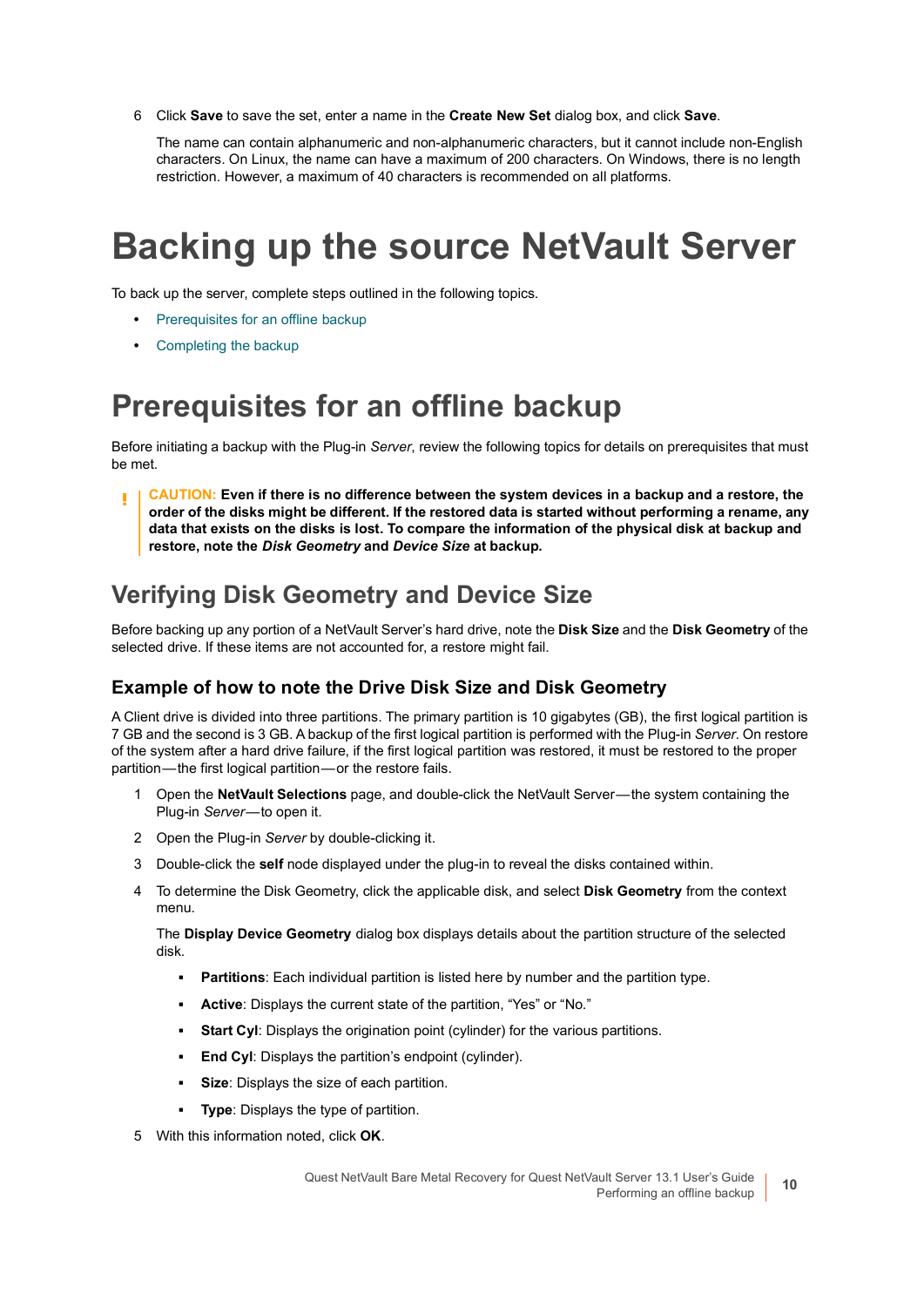6 To determine the overall size of a disk, click the applicable disk, and select **Disk Size** from the context menu.

The **Device Size** dialog box displays details about the size of the selected disk.

- **▪ Device**: The number and type of the disk.
- **Size:** The size of the selected disk.
- 7 With this information noted, click **OK**.

### <span id="page-10-0"></span>**Completing the backup**

You are now ready to perform a backup of the NetVault Server. The procedure for performing backups includes the steps outlined in the following topics:

- **•** [Selecting data for the backup](#page-10-1)
- **•** [Setting backup options](#page-10-2)
- **•** [Finalizing and submitting the backup job](#page-11-0)

### <span id="page-10-1"></span>**Selecting data for the backup**

You must use sets—Backup Selection Set, Backup Options Set, Schedule Set, Target Set, and Advanced Options Set—to create a backup job. For more information, see the *Quest NetVault Administrator's Guide*.

- **TIP:** To use an existing set, click **Create Backup Job**, and select the set from the **Selections** list.
	- 1 In the Navigation pane, click **Create Backup Job**.

You can also start the wizard from the Guided Configuration link. In the Navigation pane, click **Guided Configuration**. On the **NetVault Configuration Wizard** page, click **Create backup jobs**.

2 In **Job Name**, specify a name for the job.

Assign a descriptive name that lets you easily identify the job when monitoring its progress or restoring data. The job name can contain alphanumeric and non-alphanumeric characters, but it cannot include non-English characters. On Linux, the name can have a maximum of 200 characters. On Windows, there is no length restriction. However, a maximum of 40 characters is recommended on all platforms.

- 3 Next to the **Selections** list, click  $\textbf{+}$ .
- 4 Double-click the Plug-in *Server*, labeled "**VaultDR APM**," to open it.
- 5 When the **self** node is displayed, double-click it to display all disk device information for this NetVault Server.

You can open disks by double-clicking them. Individual partitions are displayed and made available for selection to back up.

- 6 Select a single disk, all disks, all partitions, or a single partition of each disk to back up.
- 7 Click **Save**, enter a name in the **Create New Set** dialog box, and click **Save**.

The name can contain alphanumeric and non-alphanumeric characters, but it cannot include non-English characters. On Linux, the name can have a maximum of 200 characters. On Windows, there is no length restriction. However, a maximum of 40 characters is recommended on all platforms.

### <span id="page-10-2"></span>**Setting backup options**

The next step involves creating the Backup Options Set.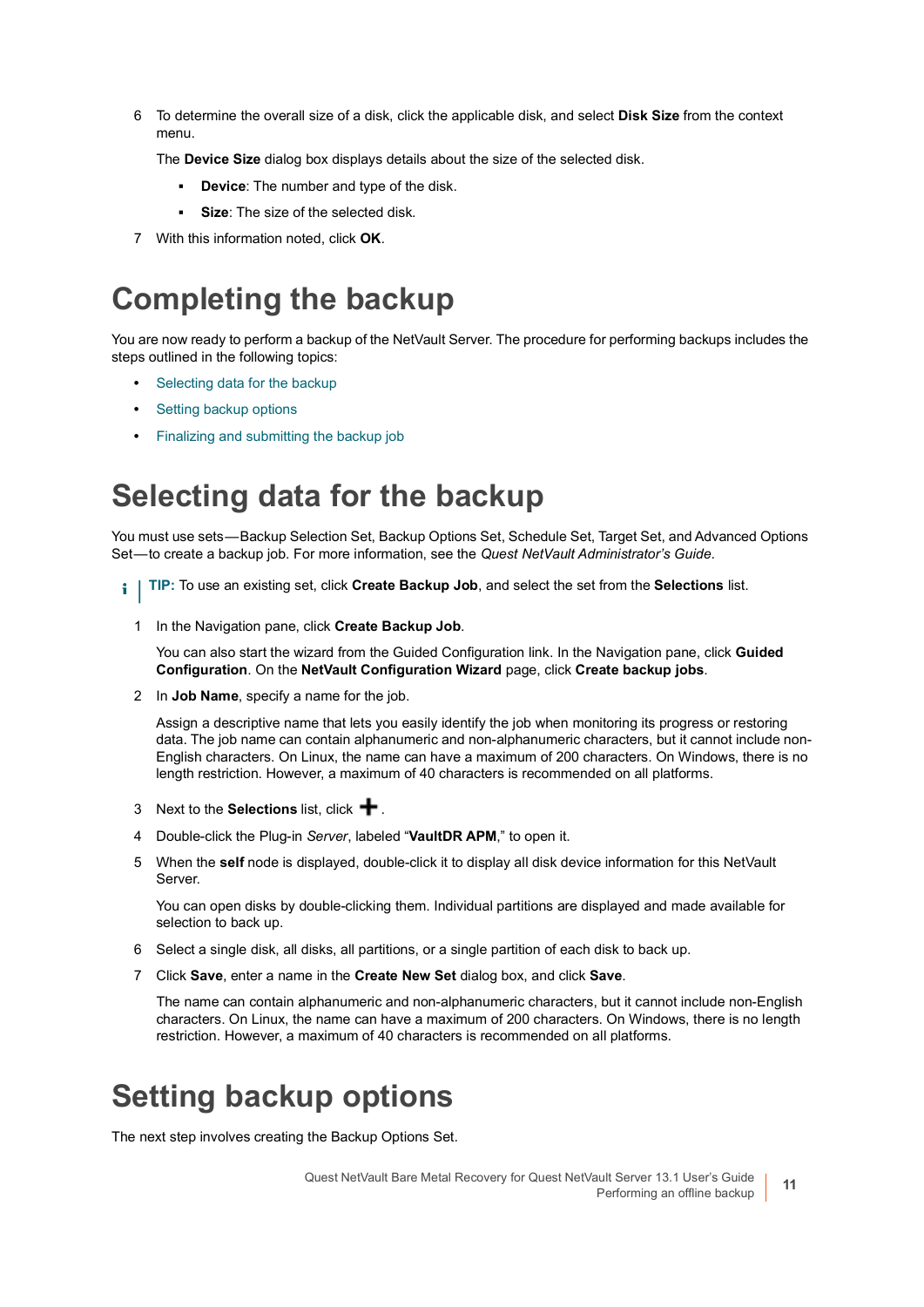- 1 Next to the **Plugin Options** list, click  $\mathbf{\div}$ .
- 2 Select **Disk Raw Mode**, **Compression**, or both.
	- **Disk Raw Mode:** Select this option if you want all partition information for a selected hard drive to be ignored and a "bit-by-bit" backup of the entire disk image to be performed. This bit-by-bit form of data transfer occurs during the restore of this backup as well, thus eliminating the need to format the target drive or remove the partition.

Cases in which Raw Mode is desired include:

- **▫** The selected hard drive does not have a partition table.
- **▫** NetVault Bare Metal Recovery cannot recognize the partition table.
- **▫** You are backing up data outside the Master Boot Record (MBR) and partitions, for example, dynamic disks.
- **▪ Compression**: To compress data on the NetVault Server before transfer during backup, select this option. This option reduces overall network traffic during data transfer and also requires less media space to accommodate the backup. This option is useful for partitions that contain a large amount of unused space. Selecting this option usually provides better compression than using a networkbased or tape-library-based compression feature.
- 3 Click **Save** to save the set.
- 4 In the **Create New Set** dialog box, specify a name for the set, and click **Save**.

The name can contain alphanumeric and non-alphanumeric characters, but it cannot include non-English characters. On Windows, there is no length restriction; however, a maximum of 40 characters is recommended.

### <span id="page-11-0"></span>**Finalizing and submitting the backup job**

The final steps include setting additional options on the Schedule, Target Storage, and Advanced Options pages, submitting the job, and monitoring the progress through the Job Status and View Logs pages. These pages and options are common to all NetVault Plug-ins. For more information, see the *Quest NetVault Administrator's Guide*.

- 1 Next to the **Target Storage** option, click **+**.
- 2 Click **Media Options**, select **MID**, and then enter the label in the text box.

This label is the label, for example, **BMRMedia**, for the target media that you specified earlier in the **Media Properties** dialog box.

- 3 Click **Set**.
- 4 Use the **Schedule** and **Advanced Options** lists to configure any additional required options.
- 5 Click **Save & Submit**, whichever is applicable.

You can monitor progress on the **Job Status** page and view the logs on the **View Logs** page. For more information, see the *Quest NetVault Administrator's Guide*.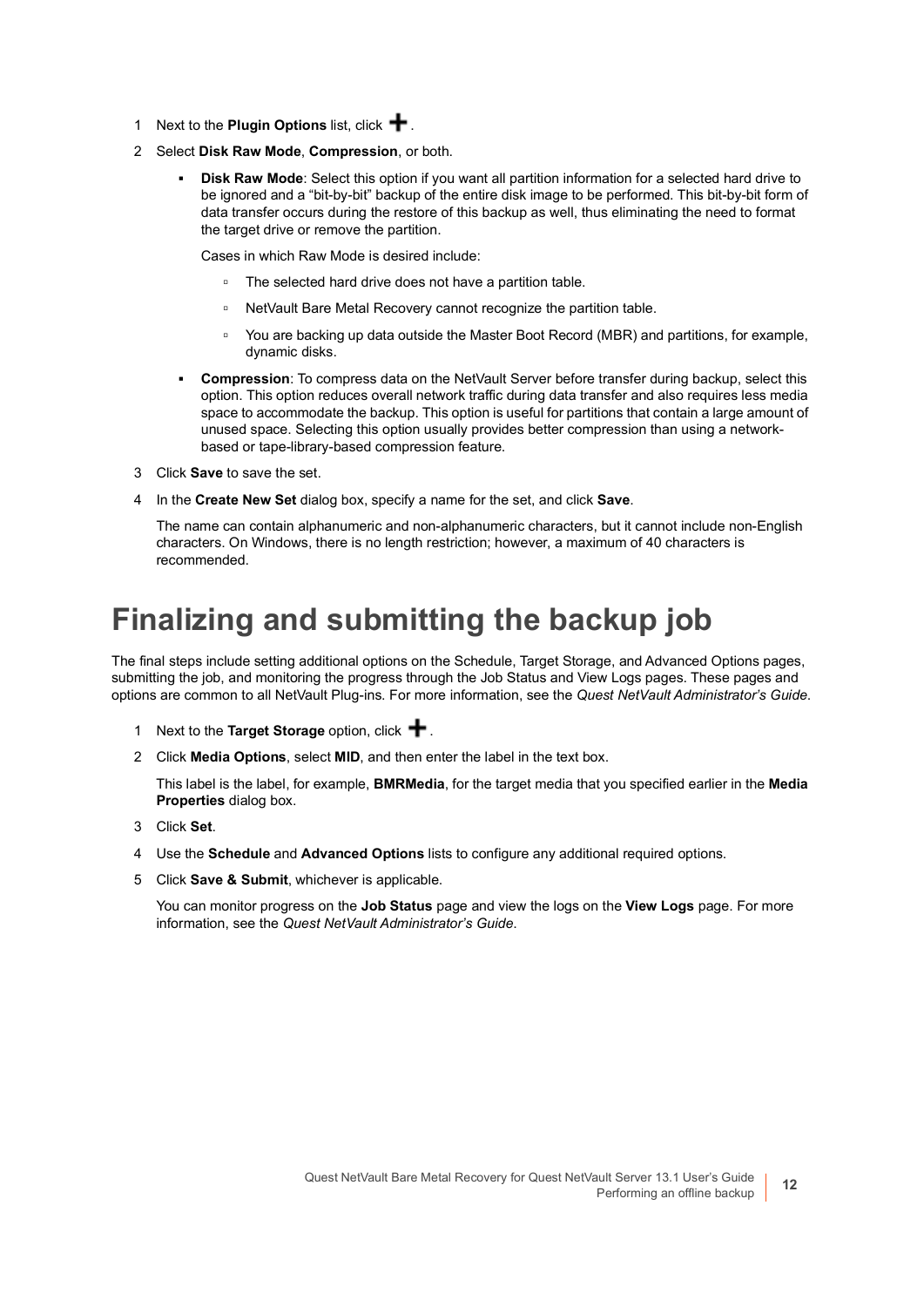# <span id="page-12-3"></span>**Performing an offline recovery**

- <span id="page-12-0"></span>**•** [Prerequisites for an offline recovery](#page-12-1)
- **•** [Booting into NetVault Bare Metal Recovery for NetVault Server](#page-13-0)
- **•** [Importing the indexes to the NetVault Database](#page-13-1)
- **•** [Verifying access and availability of disks for restore](#page-14-0)
- **•** [Recovering the source NetVault Server](#page-14-1)

## <span id="page-12-1"></span>**Prerequisites for an offline recovery**

Before recovering the NetVault Server, the following conditions must be met:

- **•** Provide either a new disk or an existing disk that has had all existing partitions removed.
- **CAUTION: Even if there is no difference between the system devices in a backup and a restore, the order of the disks might be different. If the restored data is started without performing a rename, any data that exists on the disks is lost. To compare the information of the physical disk at backup and restore, note the** *Disk Geometry* **and** *Device Size* **at backup. For more information, see [Performing a](#page-12-2)  [restore in which Disk Numbers are different from the backup.](#page-12-2)**
	- **•** If your VM is based on Windows Server 2012 or 2012 R2, update the VMware configuration file to use the E1000 adapter. For more information, see [Using a Windows Server 2012-based virtual machine.](#page-6-5)

### <span id="page-12-2"></span>**Performing a restore in which Disk Numbers are different from the backup**

In some instances, the Disk Number assigned to a drive during backup might be different for the restore. To work around this issue, note the Disk ID and disk order displayed on the **Create Selection Set** page, use the **Plug-in**  *Offline Client* to boot the machine that is targeted for the restore, and then note whether the disk order is different. If the order is different, use the **Rename** option during the restore process to prevent data loss.

To determine whether the disk order is different, perform the following steps.

- 1 In the Navigation pane of the NetVault WebUI on the NetVault Server, click **Create Restore Job**.
- 2 On the **Create Restore Job—Choose Saveset** page, select **Plug-in** *Server* from the **Plugin Type** list.
- 3 In the saveset table, double-click the applicable saveset to open it.
- 4 When the backed-up client machine is displayed, double-click it to open it and list the disks that were backed up.
- 5 Note the information displayed within the parentheses for each disk.
- 6 Use the Plug-in *Offline Client* to boot the NetVault Bare Metal Recovery for NetVault Server Client that is targeted by the restore, access the NetVault Server, and open the **NetVault Selections** page.
- 7 Drill down to the disk-level of the client, and note the current disk order.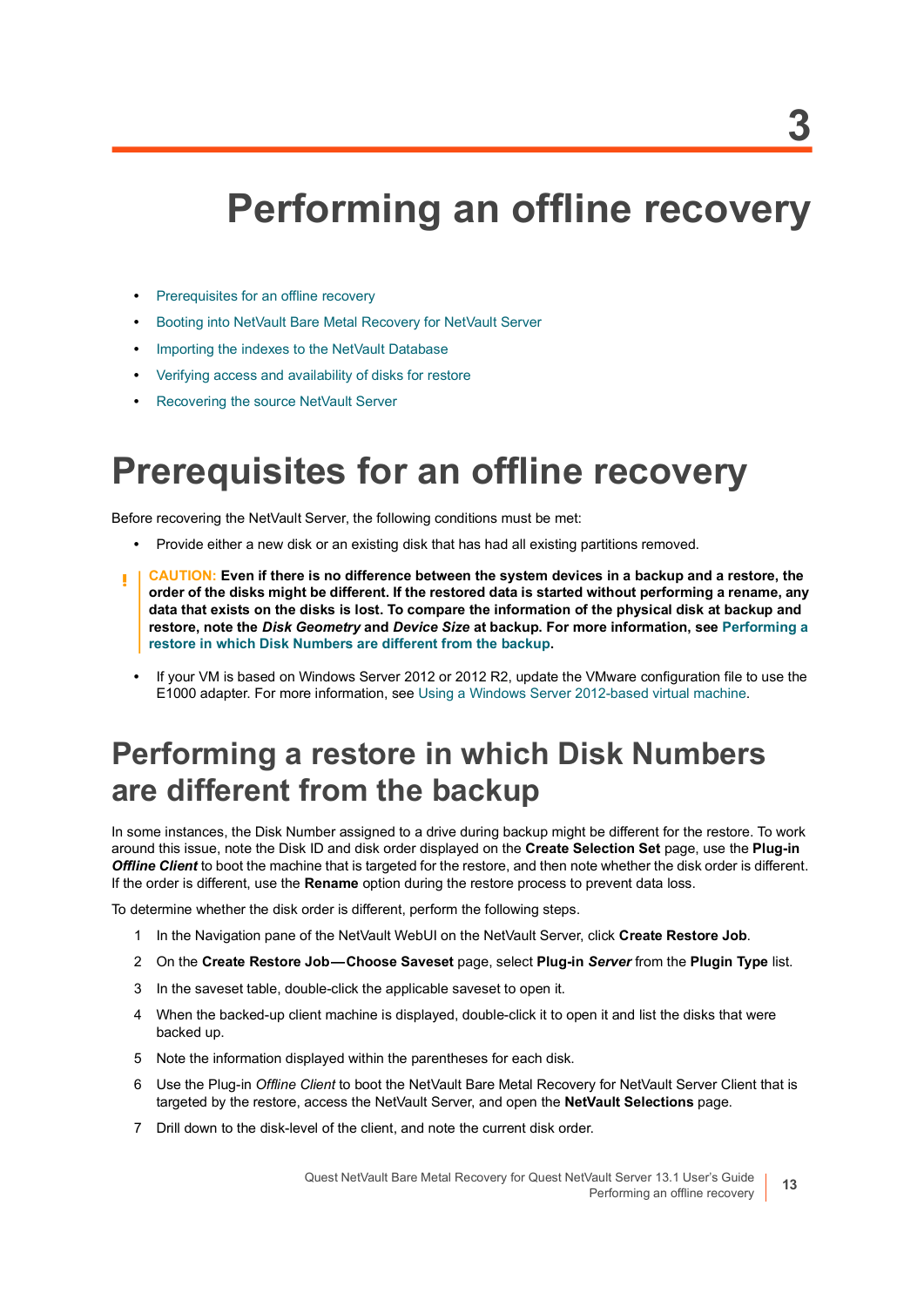If the order is different, use the Rename option during the restore.

# <span id="page-13-0"></span>**Booting into NetVault Bare Metal Recovery for NetVault Server**

The first step in the recovery process is to use the NetVault Bare Metal Recovery for NetVault Server CD to boot the machine. This process requires the CD previously created during the Offline Backup process.

1 Use the CD created in [Booting into NetVault Bare Metal Recovery for NetVault Server](#page-6-6) to boot the server; if connected through a USB port, the port must use the 3.0 protocol or earlier.

The server boots into X graphical multiuser mode and starts NetVault and the drdaemon process.

- 2 If you want to enable multipath support, perform the following steps:
	- a In the **NetVault Bare Metal Recovery Daemon** process terminal (command prompt), press **<Ctrl+C>** to stop the process.
	- b To open a new **NetVault Bare Metal Recovery Daemon** process terminal, double-click the **Terminal** icon on the desktop.
	- c At the command prompt, enter the following commands:

```
cd /vaultos_file
./drdaemon -o mpath
```
- **NOTE:** You can enter the **-o mpath** and **-p** *port\_number* options together.
- 3 Detect and add the locally-attached tape library or standalone tape device through NetVault.

## <span id="page-13-1"></span>**Importing the indexes to the NetVault Database**

The next step is to select the dedicated DR target media for your recovery and import the indexes to the NetVault Database.

- 1 In the Navigation pane of the NetVault WebUI, open the **Manage Devices** page.
- 2 On the **Manage Devices** page, click the **Manage Device** icon for the drive or slot that contains the media that was used during backup, for example, **BMRMedia**, and is now marked "**FOREIGN**."
- 3 On the **Tape Drive Management** page, click **Scan**.

NetVault imports backup indexes stored on the FOREIGN media to the NetVault Database.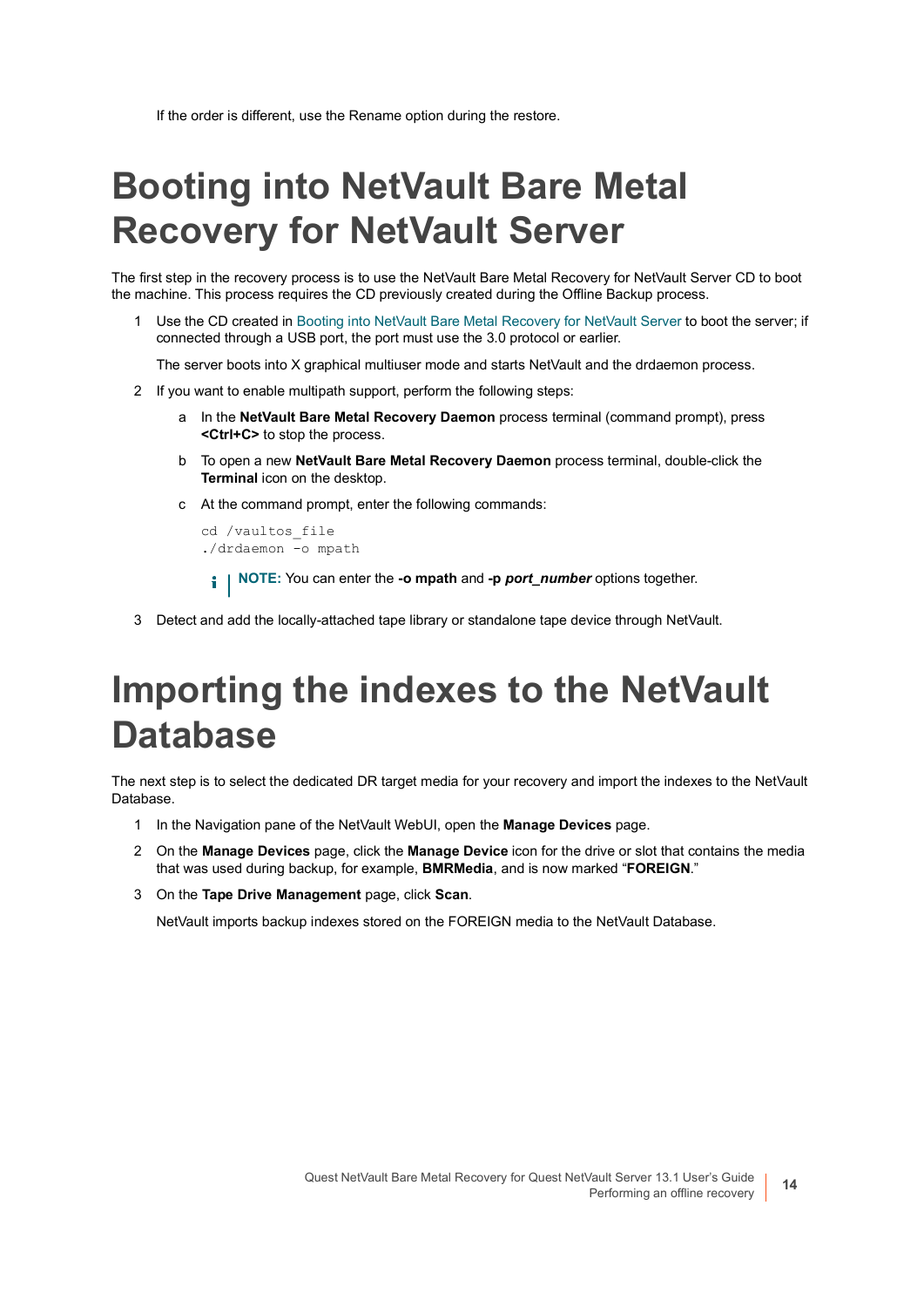# <span id="page-14-0"></span>**Verifying access and availability of disks for restore**

The next step is to verify access and disk availability of the new or target NetVault Server.

- 1 From the NetVault WebUI, open the **NetVault Selections** page.
- 2 Double-click the NetVault Server node.
- 3 Double-click the Plug-in *Server*, labeled **"VaultDR APM**," to open it.
- 4 When the **"self"** node is displayed, double-click it to display all disk device information for this NetVault Server.

**i** | **IMPORTANT:** If there is no disk available, the recovery process cannot continue.

## <span id="page-14-1"></span>**Recovering the source NetVault Server**

The final step in the recovery process is to restore the offline backup of the original NetVault Server to the new or target NetVault Server. To recover the server, complete steps outlined in the following topics.

- **•** [Prerequisites for recovery](#page-14-2)
- **•** [Selecting data for a restore](#page-15-0)
- **•** [Setting restore options](#page-15-1)
- **•** [Finalizing and submitting the restore job](#page-15-2)
- **CAUTION: Even if there is no difference between the system devices in a backup and a restore, the**  τH **order of the disks might be different. If the restored data is started without performing a rename, any data that exists on the disks is lost. To compare the information of the physical disk at backup and restore, note the** *Disk Geometry* **and** *Device Size* **at backup.**

**For version 1.1.6 and later, also compare the Disk ID of the targeted disk on the** *Create Selection Set*  **page to the Disk ID of the same disk on the** *NetVault Selections* **page.**

**Quest strongly recommends that you disconnect all disks that contain critical data from the server before you boot NetVault Bare Metal Recovery for NetVault Server.**

### <span id="page-14-2"></span>**Prerequisites for recovery**

A DR restore procedure is a delicate operation. Before setting up and running a DR restore, ensure that the following prerequisites have been met:

**• Ensure that device filenames match**: The target device name on the NetVault Bare Metal Recovery Client, for example, Disk 0 (IDE), must be the same as it was at the time of backup.

**IMPORTANT:** When relocating a DR backup, ensure that the hard disk installed on the new ÷ relocation target has the same name as the hard disk that existed in the original target.

**• Gather noted Device Size and Disk Geometry information**: This information should have been noted before the backup. Have this information handy to complete the restore properly.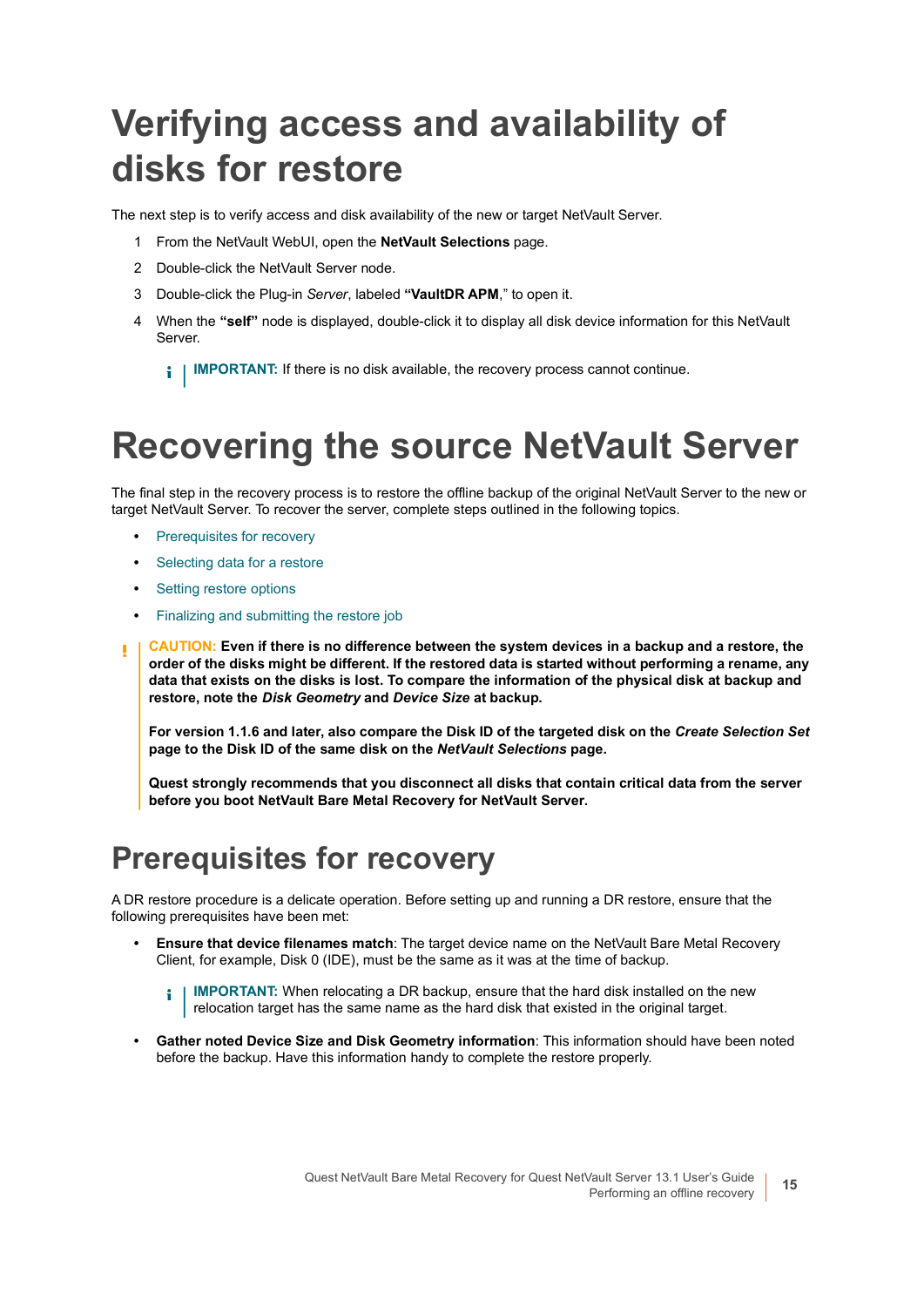### <span id="page-15-0"></span>**Selecting data for a restore**

- 1 In the Navigation pane, click **Create Restore Job**.
- 2 On the **Create Restore Job—Choose Saveset** page, select **VaultDR APM** from the **Plugin Type** list.
- 3 To filter the items displayed in the saveset table further, use the **Client**, **Date**, and **Job ID** lists.

The table displays the saveset name (job title and saveset ID), creation date and time, and size. By default, the list is sorted by creation date.

4 In the saveset table, select the applicable item.

When you select a saveset, the following details are displayed in the **Saveset Information** area: Job ID, job title, server name, client name, plug-in name, saveset date and time, retirement setting, Incremental Backup or not, Archive or not, saveset size, and snapshot-based backup or not.

- 5 Click **Next**.
- 6 On the **Create Selection Set** page, select the data that you want to restore.

Select a single disk, all disks, all partitions, or a single partition of each disk to restore.

### <span id="page-15-1"></span>**Setting restore options**

On the **Create Selection Set** page, click **1**, and configure the following parameters on the **Options** tab:

- **•** Ensure that **Physical Machine** is the selected **Restore Type**.
- **•** In the **Restore Name** box of the **Physical Recovery Options** section, verify that the correct name is displayed.

By default, the value in this field is the name of the NetVault Server from which this backup was originally performed, based on the backup saveset selected from the **Create Selection Set** page. This name is associated with a specific IP address that was previously configured. If this value is left at its default setting, selected data is restored to a machine that uses the same information as the machine that was originally backed up.

### <span id="page-15-2"></span>**Finalizing and submitting the restore job**

The final steps include setting additional options on the Schedule, Source Options, and Advanced Options pages, submitting the job, and monitoring the progress through the Job Status and View Logs pages. These pages and options are common to all NetVault Plug-ins. For more information, see the *Quest NetVault Administrator's Guide*.

- 1 To save the settings, click **Ok**, and then click **Next**.
- 2 In **Job Name**, specify a name for the job if you do not want to use the default setting.

Assign a descriptive name that lets you easily identify the job when monitoring its progress. The job name can contain alphanumeric and non-alphanumeric characters, but it cannot include non-English characters. On Linux, the name can have a maximum of 200 characters. On Windows, there is no length restriction. However, a maximum of 40 characters is recommended on all platforms.

3 In the **Target Client** list, select the machine on which you want to restore the data.

**TIP:** You can also click **Choose**, and then locate and select the applicable client in the **Choose the**  ÷. **Target Client** dialog box.

- 4 Use the **Schedule**, **Source Options**, and **Advanced Options** lists to configure any additional required options.
- 5 Click **Save** or **Save & Submit**, whichever is applicable.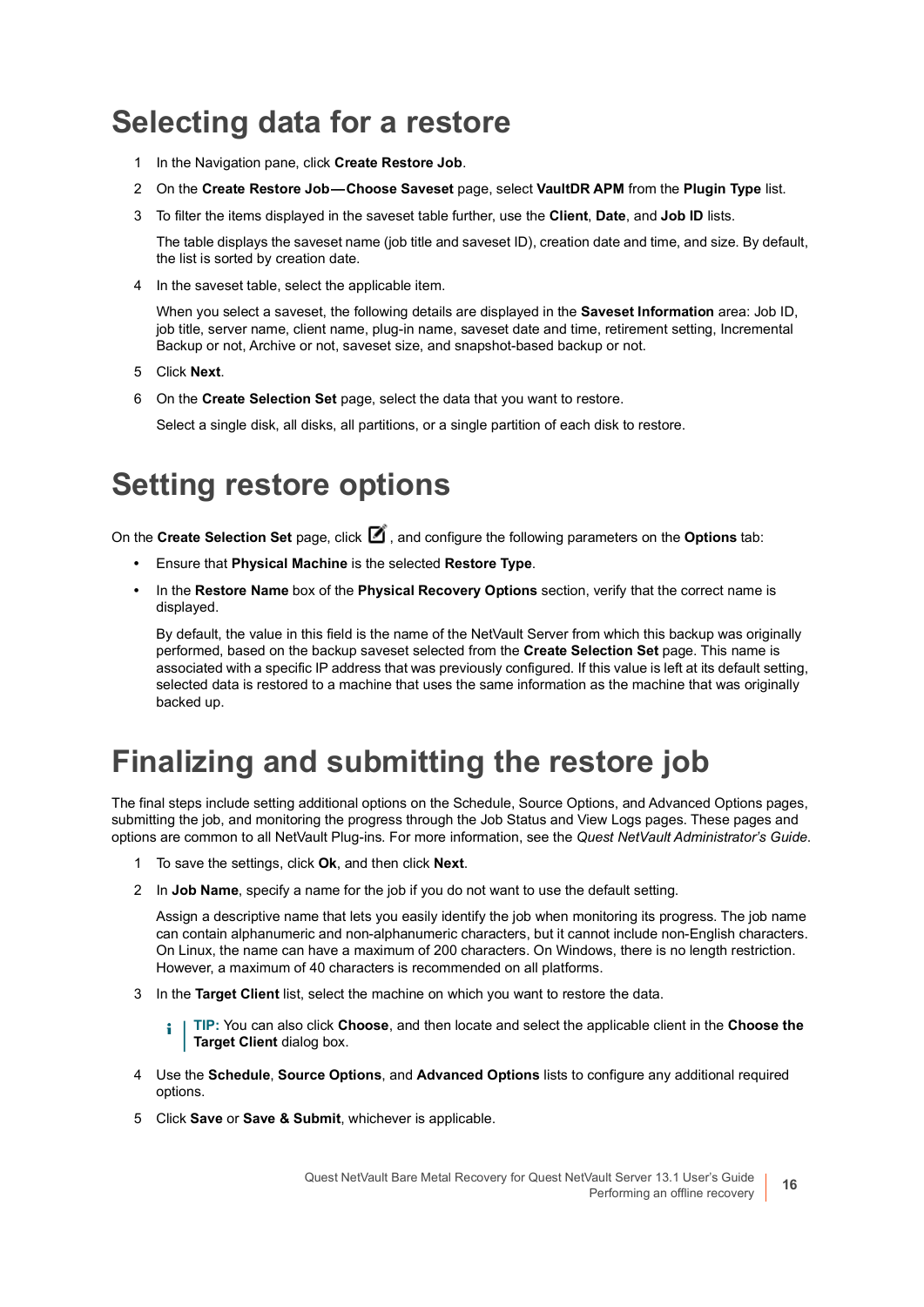You can monitor progress on the **Job Status** page and view the logs on the **View Logs** page. For more information, see the *Quest NetVault Administrator's Guide*.